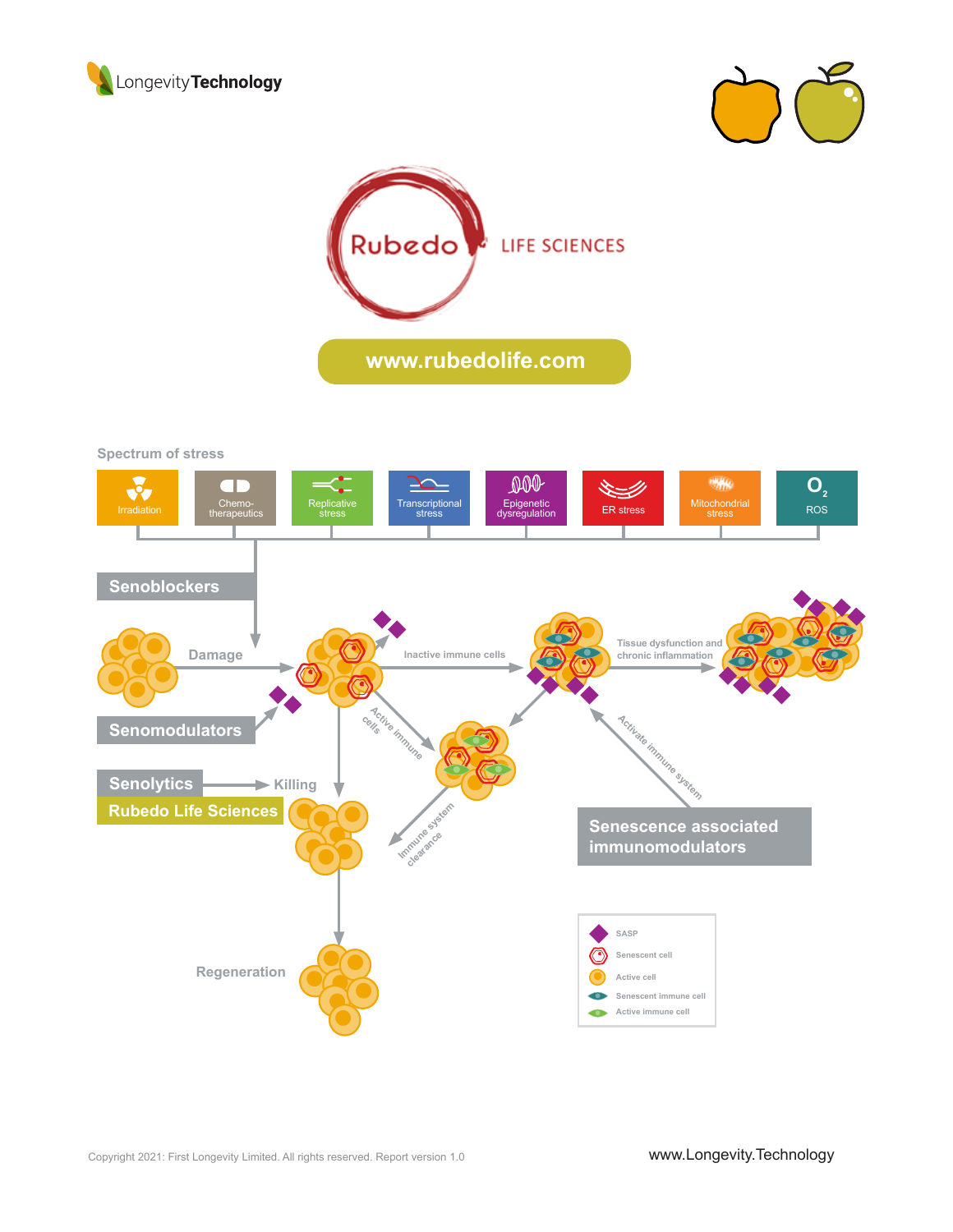

## Company profile

# **Rubedo Life Sciences**

Rubedo Life Sciences is a biopharmaceutical company that prides itself on developing customised therapeutics to treat agerelated diseases and extend health-span. Its investigational compounds are small molecule therapeutics that are selectively activated inside specific cell types, such as senescent cells. The company's multi-disciplinary team includes leading scientists and experts in aging, regenerative medicine, drug discovery and chemistry combined with bio-informatics engineers from academia, life sciences and computer science.

The company's mission is to deliver safe, highly effective targeted therapeutics to treat agerelated diseases in patients suffering from chronic degenerative diseases with multiple co-morbidities. Rubedo believes each of its team members adds unique expertise and incredible passion towards its exciting mission. By connecting leaders in multiple fields, Rubedo hopes to solve unmet issues of drug toxicity and selectivity for untreatable age-related diseases.

The research conducted by Rubedo is powered by ALEMBIC™, a proprietary Bio&Chemo informatics platform that enables the proprietary synthetic and medicinal chemistry pipeline discovery. ALEMBIC™ can identity novel targets and unique cellular metabolic signatures to enable Rubedo's proprietary chemistry. The novel composition of matter is based on engineered small molecules that are selectively activated in target cells. Rubedo's unique synergy of proprietary technologies and expertise can quickly advance compounds from discovery to preclinical efficacy *in vitro* and *in vivo*, enabling strategic partnerships and an internal clinical pipeline. The team at Rubedo already has several senolytic

lead compounds in preclinical optimisation for indications in fibrosis and oncology.

These novel lead senolytic compounds were generated in less than two years, demonstrating efficacy both *in vitro* and *in vivo*. Going forward, Rubedo aims to complete lead optimisation to select a clinical candidate for IND-enabling studies ahead of clinical stage evaluation of its first program in lung fibrosis, targeting Idiopathic Pulmonary Fibrosis (IPF). Following this program, Rubedo aspires to file a second IND for indications in the oncology space. The company is considering out-licensing options once compounds reach the clinical development stage. It is also considering strategic partnerships for new indications, involving novel composition of matter, beyond senolytics.

Rubedo has developed a novel class of senolytic targeted small molecules, including prodrugs, designed to be selectively activated in specific senescent cells to induce their clearance from tissues while protecting other cell types. These molecules involve multi-step activation, taking advantage of novel druggable targets and of characteristic senescent cell functions discovered through ALEMBIC™, enabling its proprietary medicinal chemistry. Those prodrugs solve three problems: 1) selectivity - activating only in the rare pathological cells but sparing the other healthy cells; 2) tolerability, protecting elderly patents from side-effects caused by off-targets; 3) efficacy, generating potent active compounds acting on the selected targets. Rubedo prodrugs can be developed from novel molecules and also existing approved drugs resulting in novel composition of matter with superior or novel selectivity and safety, with intellectual property fully owned by Rubedo.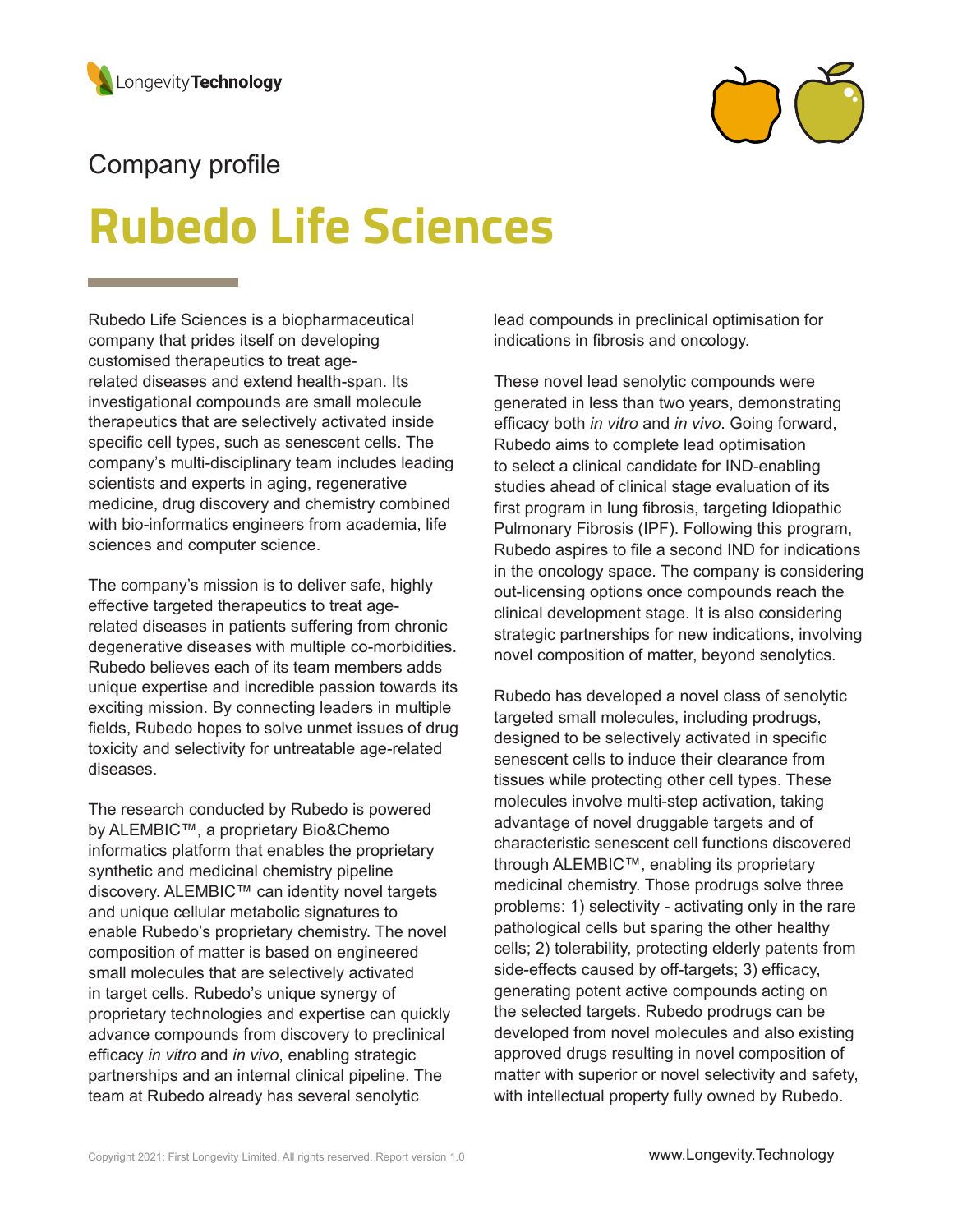

Rubedo's intellectual property has entered the national phase in Canada, China, Europe, Israel, India, Japan, Korea, Mexico and Singapore via International Publication as of 2/11/21. Molecules are currently in lead optimisation ahead of INDenabling studies. Rubedo's first US patent was granted on the 8th of June, 2021.

## **Longevity Potential: Small molecular therapy for Idiopathic Pulmonary Fibrosis and more**

Rubedo is developing a selective targeted therapy aimed to clear the burden of senescent and profibrotic cells in the lung tissue of patients with idiopathic pulmonary fibrosis (IPF), a life threatening degenerative disease. The standard of care for IPF includes two approved medicines, nintedanib and pirfenidone, each with limited efficacy in slowing disease progression in a subset of patients and with side effects that can diminish quality of life and patient compliance. A growing body of preclinical and clinical evidence in the field suggests that senescent cells play a driving role toward fibrosis in IPF. By selectively targeting senescent cell populations, Rubedo hopes that its therapies have the potential to revert the degenerative process with well tolerated therapeutics. To advance its IPF program toward the clinic, Rubedo established a collaboration with the Cedars-Sinai Medical Center in Los Angeles, joining forces with world-class preclinical and clinical experts in interstitial lung diseases (including IPF).

To reduce the side effects that are associated with targeting senescence, and to increase selectivity, Rubedo's proprietary therapeutics are small molecules designed to initially be inactive (such as prodrugs). By taking advantage of characteristic metabolic and cellular functions of senescent cells, these small molecules are then selectively activated in multiple steps by targeted senescent cell types. For example, senescent cells are characterised by a notable change in biological



properties such as an increase in mitochondria levels, reactive oxygen species, lysosomal content and upregulation of lysosomal enzymes like senescence-associated β-galactosidase (SAβGal). Using a drug that is selectively activated in senescent cells, by the hydrolase activity of SAβGal and by other cell specific enzymes, creates the potential to remove senescent cells without any noticeable side effects.

By using activated small molecules, the therapies can be delivered systemically. The portfolio of chemistries developed by Rubedo can be applied to different small molecules, targeting different cell types and different molecular targets, in the context of multiple tissues and diseases. (Further details on the small molecules used are still undisclosed.)

Rubedo's portfolio of lead compounds includes developed small molecules that can selectively target both senescent and cancer cells, systemically and within the tumour environment, aimed to treat unmet needs in oncology. Additionally, recent breakthroughs in its chemistry resulted in novel intellectual property that enables new opportunities for drug discovery in senescence, enabling different clinical indications and facilitating new therapeutic opportunities for strategic partnerships beyond senolytics.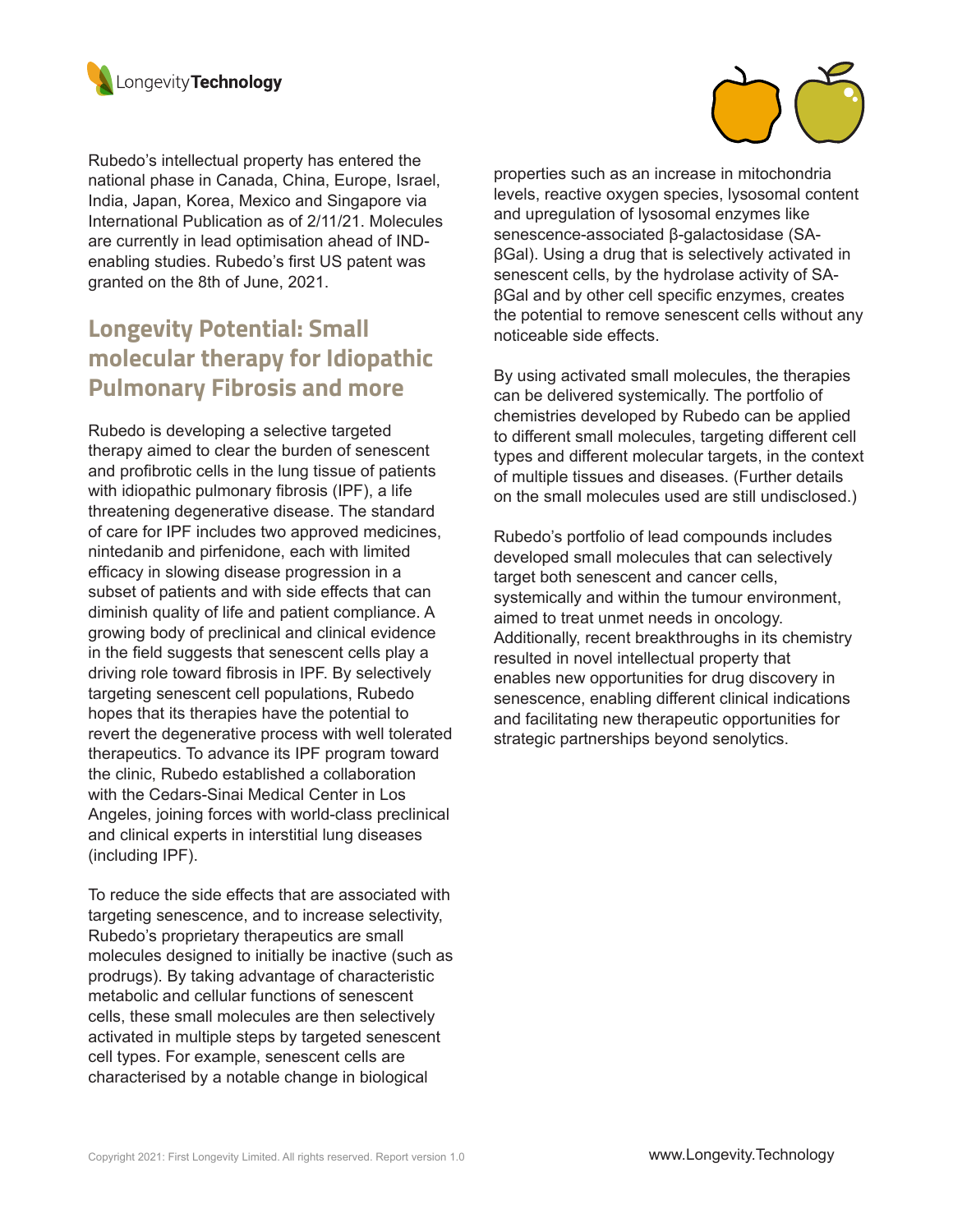



#### **Pre-Clinical and Clinical Studies**

**Preclinical**  • Early pharmacokinetic, efficacy and tolerability studies have been conducted in rodent and non-human primate animal

models • Ongoing lead compound optimisation are ongoing ahead of IND-enabling<br>studies



#### Basic target research and Drug Discovery

• Rubedo has an advanced drug discovery process. After target identification, ALEMBIC™ enables the generation of proprietary novel composition of matter, starting from either completely novel compounds or rom existing clinically approved molecules

• Rubedo has chosen<br>idiopathic pulmonary fibrosis as its target. A growing body of preclinical and clinical evidence suggests that senescent cells play a driving role towards fibrosis in IPF.

Phase 1

Rubedo's strategy has the potential to address multiple conditions simultaneously by targeting a master regulator of the degenerative age-related process. Additionally, Rubedo therapeutics are designed to be well tolerated in individuals who are aged, frail and afflicted by several chronic conditions and co-morbidities.

## **Technological (Platform) Analysis**

Rubedo has built a sophisticated bioinformatics and chemoinformatics platform named ALEMBICTM, driven by a combination of AI and other algorithms. ALBEMIC™ can analyse large datasets across different integrated dimensions, such as multi-omics data, age, patient populations, tissues and diseases. This allows identification of novel targets and cell "IDs", or signatures, that enable application of proprietary chemistries to generate novel small molecules such as prodrugs. This approach at Rubedo can uniquely advance the drug discovery process: after target identification, ALEMBICTM enables generation of proprietary novel composition of matter, starting either from completely novel compounds or from existing clinically approved molecules, engineered for improved selectivity and safety profiles.

Standard models along with novel age-related preclinical rodent models have been developed at Rubedo, showing promising initial efficacy. Early pharmacokinetic (ADME/DMPK), tolerability and efficacy studies have been conducted in rodent and non-human primate animal models.

For example, reported initial studies using a tool prodrug targeting initially only SA-βgal activity in geriatric mice showed significant improvement in 1) frailty profile; 2) skeletal muscle function; 3) muscle stem cell function; 4) cognitive function; and 5) survival . These studies are ongoing along with different lead compounds in the optimisation stage, ahead of IND-enabling studies.

The initial indication for Rubedo's technology is IPF, followed by additional age-related indications, possibly and similarly driven by the accumulation of senescent cells. A clinical endpoint for IPF will likely involve forced vital capacity.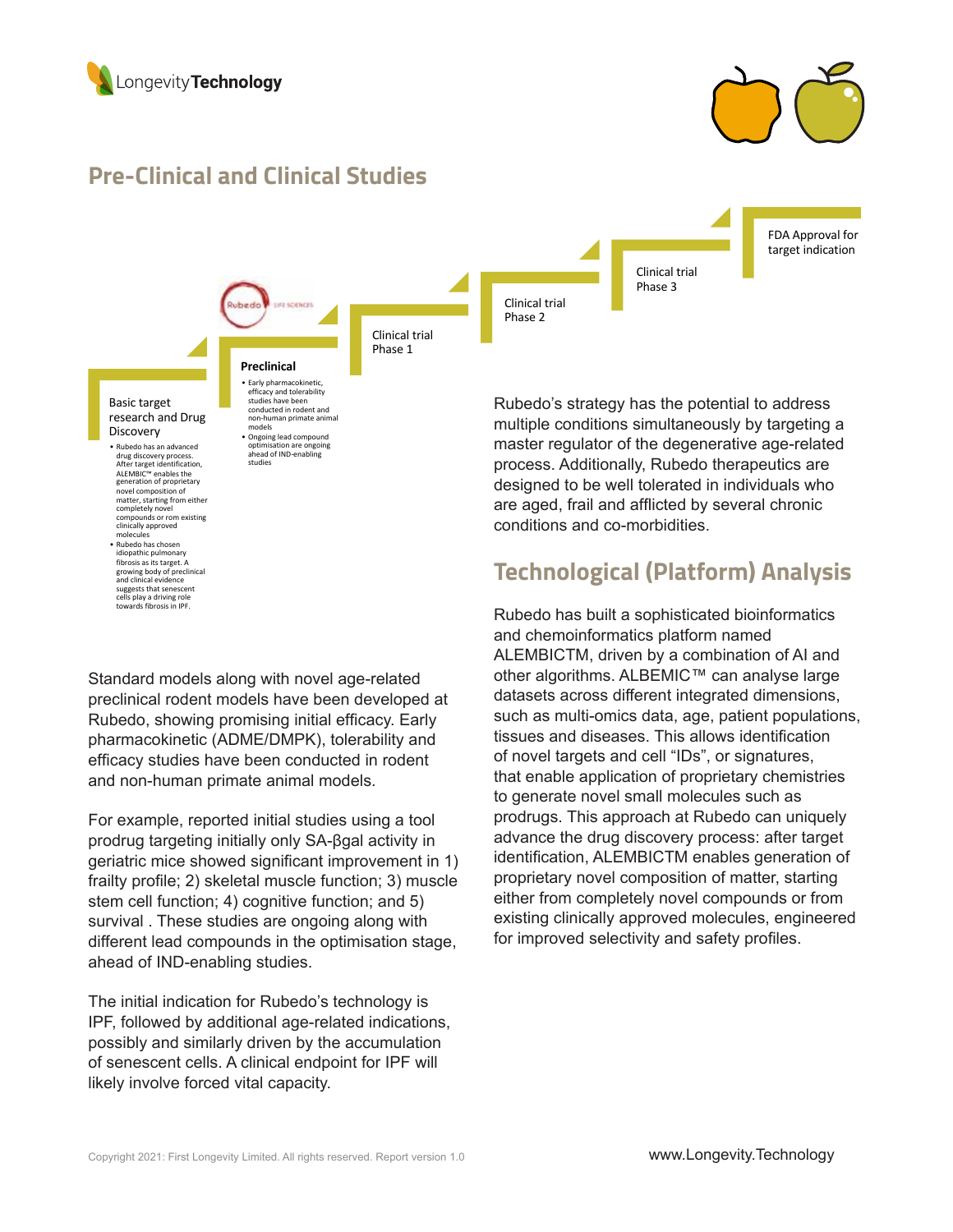



| <b>Technology Platform Analysis</b> | <b>Description</b>                                                                                                                                                     | <b>Rubedo Biotechnologies</b>                                                                                                                                                                                                                                                                                                                                                                        |
|-------------------------------------|------------------------------------------------------------------------------------------------------------------------------------------------------------------------|------------------------------------------------------------------------------------------------------------------------------------------------------------------------------------------------------------------------------------------------------------------------------------------------------------------------------------------------------------------------------------------------------|
| <b>Class of Senotherapeutic</b>     | Senolytic, Senomodulator, SA-<br>immunomodulator, Senoblocker.                                                                                                         | Senolytic: Targeting cellular pathways that make<br>senescent cells vulnerable to death.                                                                                                                                                                                                                                                                                                             |
| <b>Target specificity</b>           | Features of therapeutic that<br>facilitate targeting of senescent<br>cells without off-target effects;<br>dependent on senescent<br>biomarkers.                        | The use of selective small molecules, designed to<br>activate only under certain senescence conditions,<br>creates the potential to remove senescent<br>cells with increased selectivity and without any<br>noticeable side effects.                                                                                                                                                                 |
| <b>Delivery</b>                     | Approaches (local or systemic),<br>technologies (delivery vehicle),<br>and formulations needed to<br>safely and reliably deliver<br>therapeutic to its target.         | Rubedo uses novel small molecules designed<br>specifically for its target. Due to the small<br>molecules only being activated by cellular functions<br>of senescence, the therapeutic can be delivered<br>systematically.                                                                                                                                                                            |
| Adaptability                        | Foundational technology that<br>can be utilised to systematically<br>improve, or build upon,<br>robustness of therapeutic.                                             | ALEMBIC™ can analyse large datasets to<br>identify novel cell "IDs" that enable applications<br>of proprietary chemistries to generate novel small<br>molecules. This platform has created a portfolio<br>of chemistries that can be applied to different<br>small molecules, targeting different cell types<br>and different molecular targets, in the context of<br>multiple tissues and diseases. |
| Regulation                          | Context specific control over<br>therapeutic action once<br>it has reached its target<br>(spatial, temporal, sensitivity,<br>degradation).                             | Rubedo's proprietary therapeutics are small<br>molecules designed to initially be inactive (such as<br>prodrugs). By taking advantage of characteristic<br>metabolic and cellular functions of senescent<br>cells, these small molecules are then selectively<br>activated in multiple steps by targeted senescent<br>cell types.                                                                    |
| <b>Toxicity</b>                     | Level of damage that therapeutic<br>can cause to organism; Can<br>include, but not limited to: off-<br>target effects, on-target side<br>effects, immunogenicity, etc. | The novel small molecules designed by Rubedo<br>have not been disclosed.                                                                                                                                                                                                                                                                                                                             |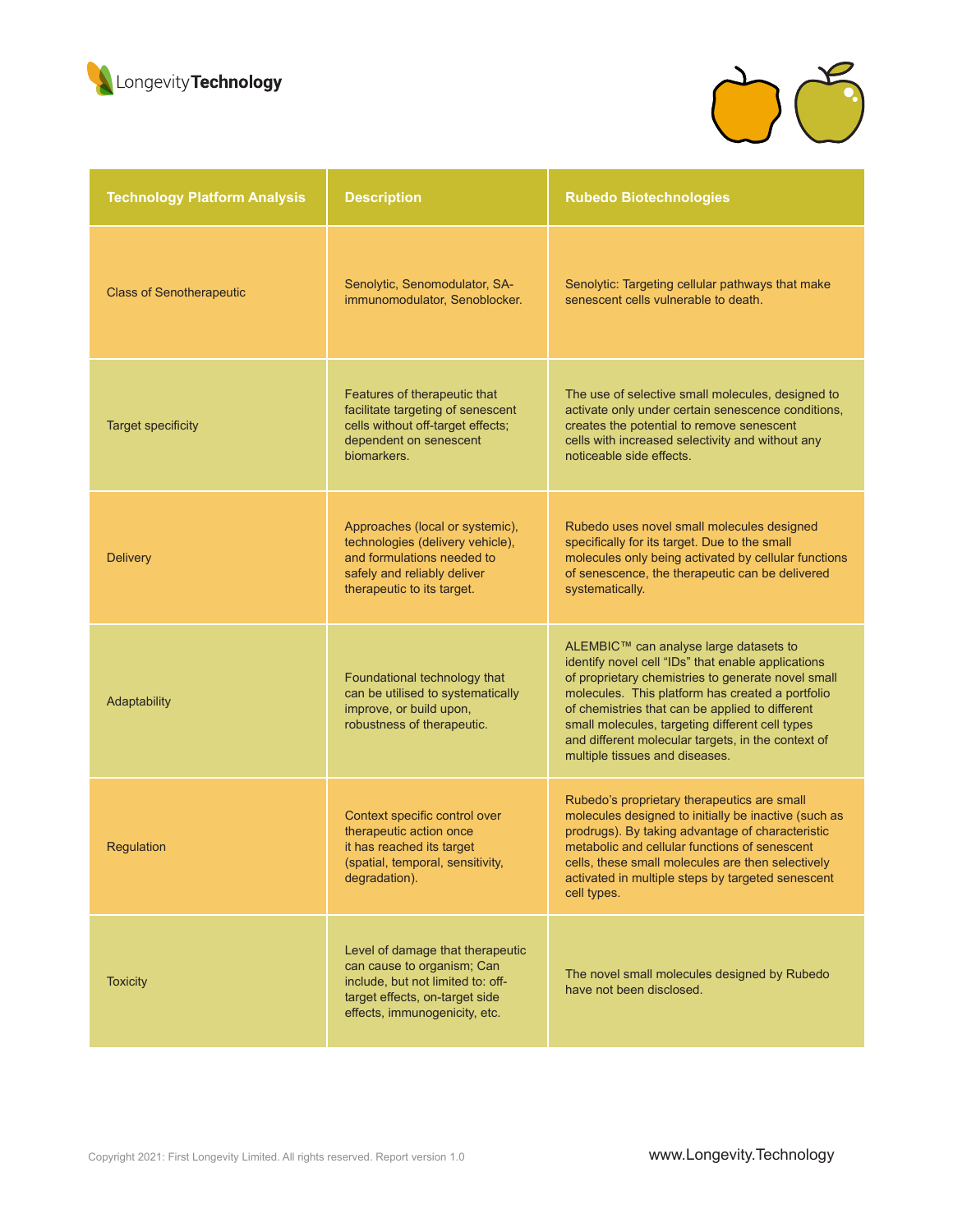

### **Safety and Risks**

Many of the senolytic drugs used to deplete senescent cells cause profound toxic side effects due to lack of specificity toward senescent cells. This can lead to hematological toxicities including neutropenia and thrombocytopenia. The specificity issues of current senolytic drugs limits their application to local delivery and/or to acute treatments as opposed to chronic systemic administration. Creating a therapeutic that selectively kills senescent cells whilst sparing other cell populations remains a challenge.

Rubedo's proprietary therapeutics are designed to be well tolerated, selective and to be delivered via multiple routes of administration. The chemistry strategies invented at Rubedo enable the design and generation of different targeted therapeutics, such as complex prodrugs among other types of small molecules. Rubedo is developing targeted technologies to prevent or overcome limitations due to side effects, off-target effects and poor selectivity that typically limit the therapeutic development of small molecules. Moreover, considering the heterogeneity and tissue specificity of senescent cells, Rubedo aims to develop customised senolytic therapies along with different targeted therapeutics for other cell types, including cancer cells or dysfunctional stem cells.

#### **Target Market**

Rubedo's first developed target therapy for IPF has a market size valued at US\$2 billion in 2018 and is estimated to expand at a CAGR of 12.7% over the forecast period, amounting to US\$5.2 billion by 2027. These projections do not include the global impact of the pandemic. As COVID-19 survivors appear to suffer from accelerated biological aging in the lung tissue, due to SARS-Cov2 driving cellular senescence in the lungs, this population is at an increased risk of developing IPF in the future. This is a factor potentially driving an increase in the IPF population over the next



decade, with expected market growth surpassing initial predictions. Beyond IPF, Rubedo states that its senolytic compounds have been designed to tackle other pulmonary diseases, such as chronic obstructive pulmonary disease and to other indications related to fibrosis and to unmet oncology needs. Rubedo's targeted therapies are designed to be "healthy" potent senolytic chemotherapies with the goal to enable efficacy with greater tolerability in selected therapies for aged populations with co-morbidities.

#### **Success Factors**

#### **Team and Reputation**

- Rubedo Life Sciences has a strong team. Its C-suite covers multiple aspects of a successful senotherapeutic start-up including entrepreneurship, senescence biology expertise, software engineer proficiency and big pharma insights;
- Marco Quarta, the co-founder and CEO of Rubedo LifeSciences is a leading expert in aging and regenerative medicine from Stanford University. Marco is backed by over 15 years of research with an extensive track record of scientific publications in top tier journals. He also co-founded biotech companies in Europe and the US, including regenerative medicine biotech WetWare Concepts and longevity start-up Turn Biotechnologies;
- The scientific team is headed by Mark Gallop, co-founder and a leading scientist in multiple chemistry fields, with world-class expertise in prodrug chemistry and development, and more than 30 years of drug discovery experience in the bio-pharmaceutical industry, including senior director role at Affymax. Mark has co-founded and led drug discovery companies such as Nurix and Xenoport and has multiple track records of IPOs, acquisitions and FDA approved drugs brought to market;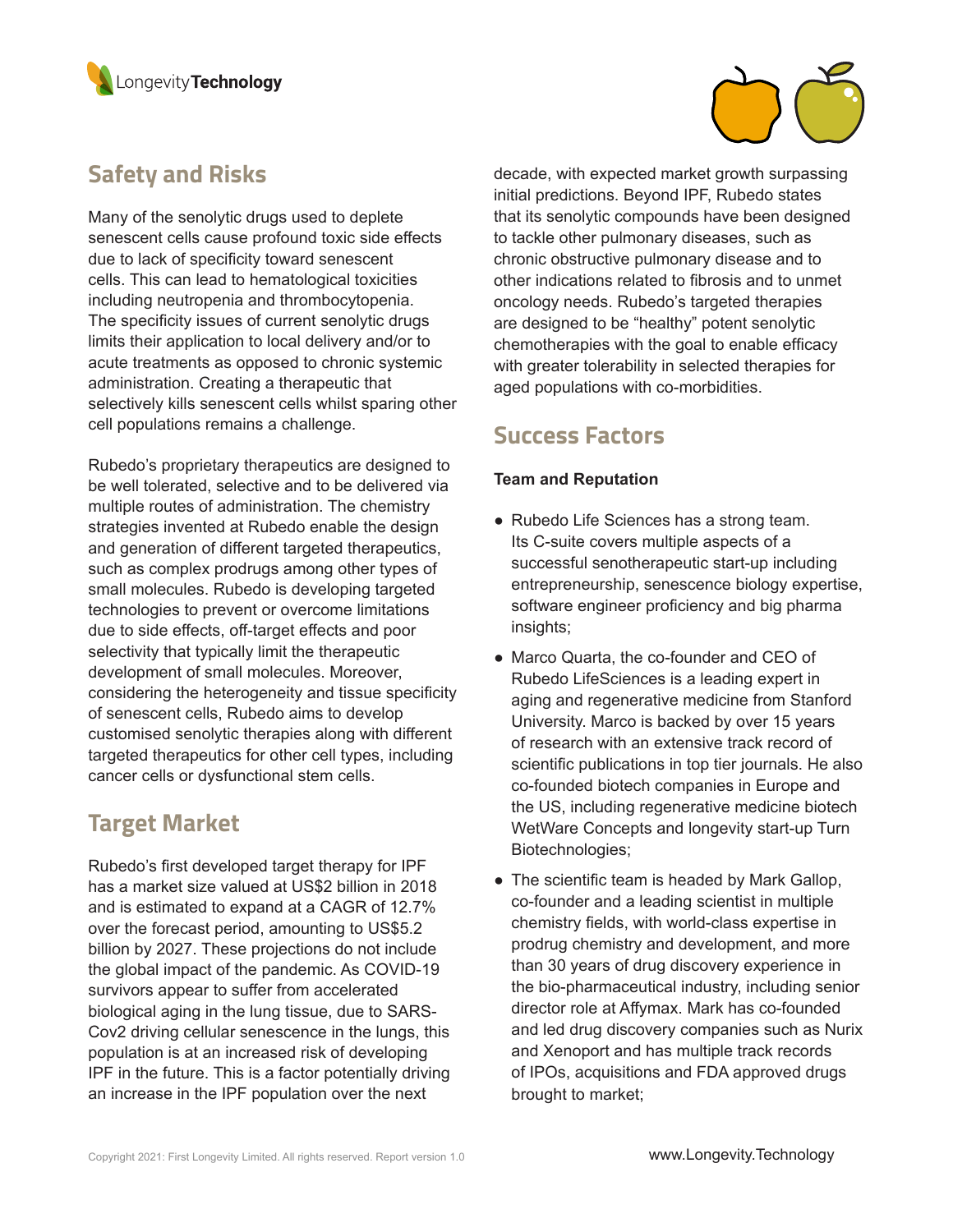

- Julian Klein, co-founder, is an expert in senescence biology who trained under academic leaders and pioneers in the field, contributing to top tier scientific publications;
- The VP of drug discovery, Jeff Jasper, has over 25 years' experience in the bio-pharmaceutical industry including positions at Merck, Roche, Theravance and Cytokinetics. He is co-founder of Altos Therapeutics (acquired by Takeda Pharmaceuticals). He has an extensive track record of approved medicines brought to market;
- The drug discovery platform, ALEMBIC™, was built by the chief technology officer, Alex Laslavic, and his team. Alex is an experienced software engineer having been a former lead at Facebook and other IT companies. His unique skills in building infrastructure software, distributed systems, and pipelines for large-scale data analysis was fundamental to the design of ALEMBIC™. The team at Rubedo Life Sciences continues to grow rapidly. Currently a small, 18-person organisation, Rubedo aims to bring-on additional key members in the future including clinical and business development;
- Rubedo Life Sciences also benefits from a compelling scientific and clinical advisory board, including Prof Cory Hogaboam from Cedars-Sinai (IPF and Senescence), Prof Mark Pegram and Prof Lidia Shapira from Stanford University Oncology) and Distinguished Prof.Paul Insel from UCSD (Pharmacology). Academic collaborators include Prof Thomas Rando and Prof Tony Wyss-Coray from Stanford University, leaders in the field of aging and the rejuvenation field;
- Rubedo is very collaborative and is currently discussing strategic partnerships to expand its portfolio to other indications and is open to initiate new conversations. The company recently released a preprint publication (under review) of early proof of principle with leaders in the field from Stanford University. The work is based on a targeted senolytic prodrug in geriatric mouse models. The company aims to continue contributing to the scientific field with its own research and advancements;

• The current team has a strong breadth of knowledge that has aided product development and a strong senotherapeutic platform. Progression to Series A funding would benefit from a business development and clinical manager to ensure generation of long-term profit and sufficient clinical data.

#### **Intellectual Property**

- Rubedo Life Sciences creation of the sophisticated bioinformatics and chemoinformatics platform, ALBEMIC™, that identifies novel targets for small molecule generation, gives the company a plethora of opportunity for patents;
- As ALBEMIC™ will identify cell IDs associated with cellular senescence as targets, the small molecular therapies designed by Rubedo should have a higher selectivity and safety;
- There is early proof of concept, released in a preprint publication, that validates a targeted prodrug senolytic strategy. This positive early work gives Rubedo's scientific team confidence in its initial hypothesis. Rubedo hopes to advance these initial positive results to higher levels of sophistication, including new targets and new chemistry strategies;
- Standard models, along with novel age-related preclinical rodent models, have been developed at Rubedo and have achieved initial efficacy results. Further, the company states it has achieved an improved safety profile in multiple species;
- The first indication, IPF, is expected to be the initial step in a series of different possibilities to expand the label to other forms of interstitial lung diseases;
- The company has also stated that it has had recent breakthroughs in its chemistry efforts that have generated new IP and extended Rubedo's capacity beyond initial expectations. Based on these efforts, Rubedo now has several new patent applications in construction;